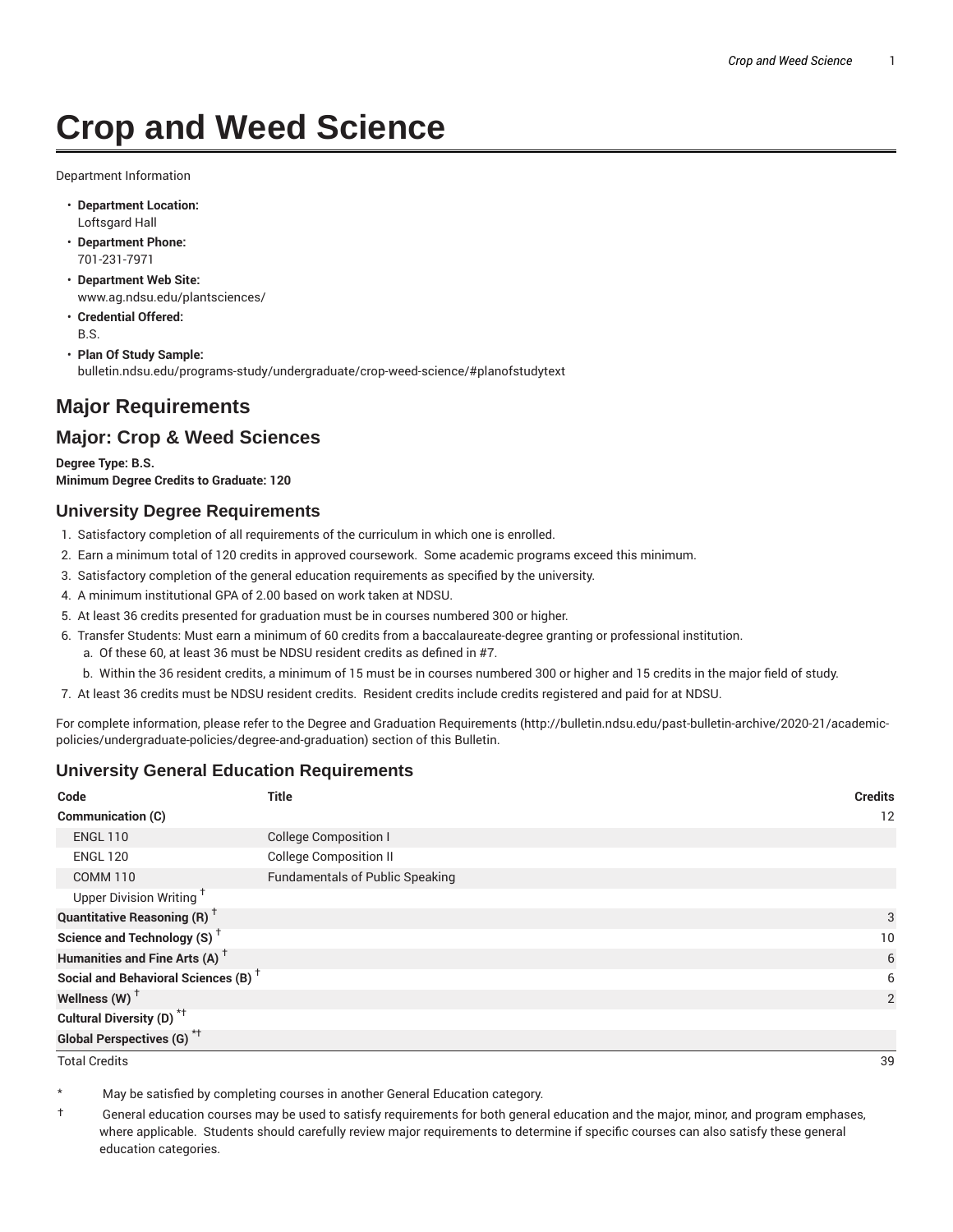• A list of university approved general education courses and administrative policies are available here (http://bulletin.ndsu.edu/past-bulletinarchive/2020-21/academic-policies/undergraduate-policies/general-education/#genedcoursestext).

## **Major Requirements**

| Code                                                       | <b>Title</b>                                                                                                                                | <b>Credits</b> |
|------------------------------------------------------------|---------------------------------------------------------------------------------------------------------------------------------------------|----------------|
| <b>Required Courses for Crop &amp; Weed Sciences</b>       |                                                                                                                                             |                |
| <b>PLSC 189</b>                                            | <b>Skills for Academic Success</b>                                                                                                          | 1              |
| <b>BIOL 150</b><br>& 150L                                  | General Biology I<br>and General Biology I Laboratory                                                                                       | 4              |
| <b>BIOL 151</b><br>& 151L                                  | <b>General Biology II</b><br>and General Biology II Laboratory                                                                              | 4              |
| <b>CHEM 121</b><br>& 121L                                  | General Chemistry I<br>and General Chemistry I Laboratory (May satisfy general education category S)                                        | 4              |
| <b>CHEM 122</b><br>& 122L                                  | <b>General Chemistry II</b><br>and General Chemistry II Laboratory (May satisfy general education category S)                               | $\overline{4}$ |
| <b>ECON 201</b>                                            | Principles of Microeconomics (May satisfy general education category B and G)                                                               | 3              |
| <b>ENT 350</b>                                             | <b>General Entomology</b>                                                                                                                   | 3              |
| <b>PLSC 110</b>                                            | World Food Crops (May satisfy general education category S)                                                                                 | 3              |
| <b>PLSC 215</b>                                            | <b>Weed Identification</b>                                                                                                                  | 1              |
| <b>PLSC 225</b>                                            | Principles of Crop Production                                                                                                               | 3              |
| <b>PLSC 312</b>                                            | Expanding the Boundaries of Learning with Service                                                                                           | $\mathbf{1}$   |
| <b>PLSC 315</b><br>& 315L                                  | Genetics<br>and Genetics Laboratory (May satisfy general education category S)                                                              | 4              |
| <b>PLSC 320</b>                                            | Principles of Forage Production                                                                                                             | 3              |
| <b>PLSC 323</b>                                            | <b>Principles of Weed Science</b>                                                                                                           | 3              |
| <b>PLSC 444</b>                                            | Applied Plant Breeding and Research Methods                                                                                                 | 3              |
| <b>PLSC 455</b>                                            | Cropping Systems: An Integrated Approach                                                                                                    | 3              |
| <b>PLSC 491</b>                                            | Seminar                                                                                                                                     | 1              |
| <b>PPTH 324</b>                                            | Introductory Plant Pathology                                                                                                                | 3              |
| <b>SOIL 210</b>                                            | Introduction to Soil Science                                                                                                                | 3              |
| <b>STAT 330</b>                                            | Introductory Statistics (May satisfy general education category R)                                                                          | 3              |
| Options: Select one of four options listed below.<br>19-30 |                                                                                                                                             |                |
|                                                            | The standard option for this major is Agronomy. Students who wish to declare a specific option must officially declare that option with the |                |

Office of Registration and Records.

Total Credits 76

1 AGRI189 is only required for first-time, first-year students--A first-time, first-year student is defined as a student who has not yet completed a college course as a college student. Students that are not first-time, first-year students that either transfer into the university or change their major are not required to take AGRI 189.

#### **Agronomy Option - 19-20 Credits**

For students interested in production agriculture; this option provides the most flexibility in course selection.

| Code                 | <b>Title</b>                      | <b>Credits</b> |
|----------------------|-----------------------------------|----------------|
| <b>MICR 202</b>      | <b>Introductory Microbiology</b>  | 3              |
| & 202L               | and Introductory Microbiology Lab |                |
| <b>PLSC 380</b>      | Principles of Plant Physiology    | 3              |
| <b>CHEM 240</b>      | Survey of Organic Chemistry       | $3 - 4$        |
| or BIOC 260          | <b>Elements of Biochemistry</b>   |                |
| or BIOL 461          | <b>Plant Ecology</b>              |                |
| <b>MATH 103</b>      | College Algebra (or higher)       | 3              |
| PLSC 300-400         | (no more than 2 credits of co-op) | 4              |
| <b>SOIL 322</b>      | Soil Fertility and Fertilizers    | 3              |
| <b>Total Credits</b> |                                   | 19-20          |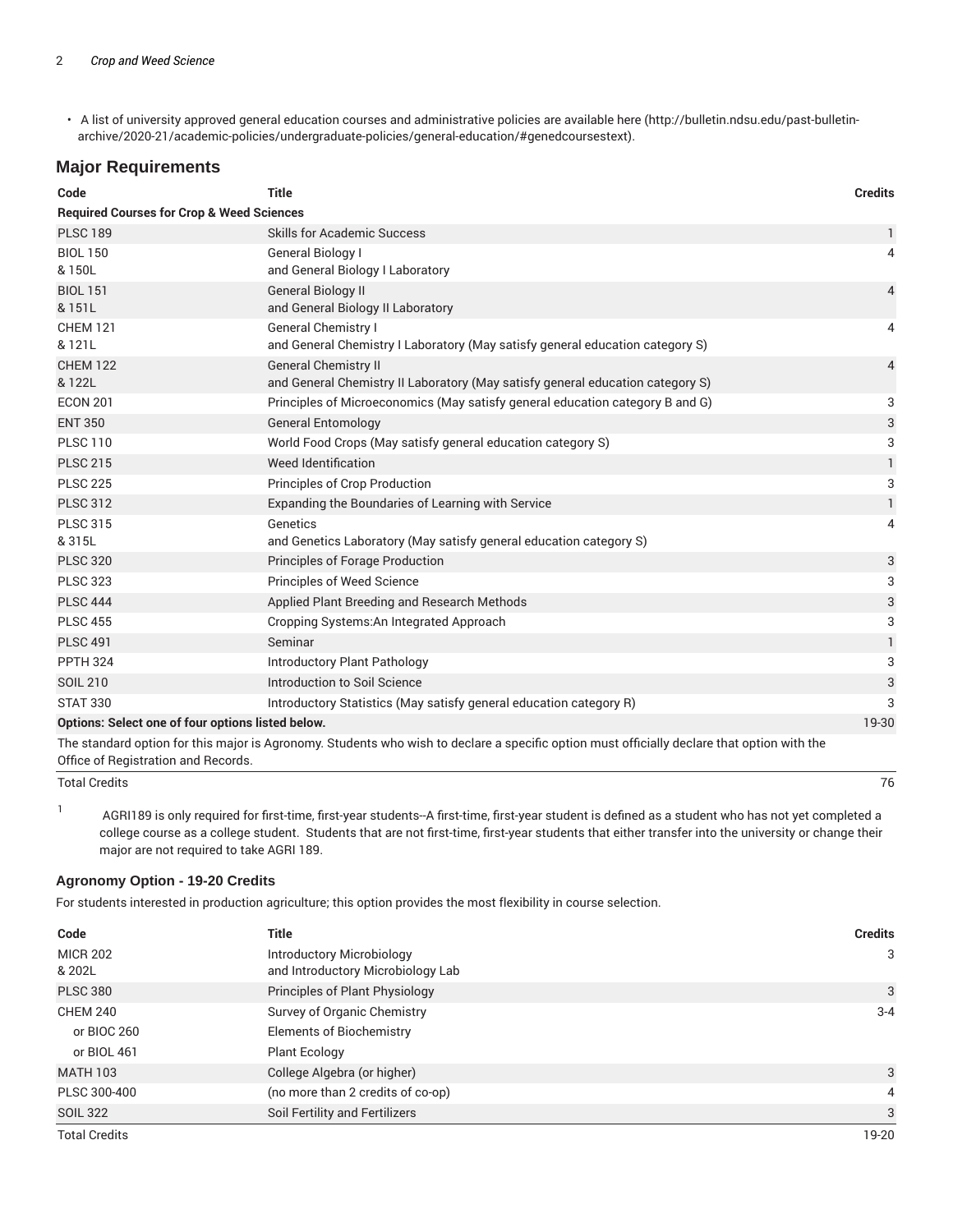#### **Biotechnology Option - 19-21 Credits**

For students who wish to work in the biotechnology industry or pursue graduate study in crop biotechnology.

| Code                      | <b>Title</b>                                                | <b>Credits</b> |
|---------------------------|-------------------------------------------------------------|----------------|
| <b>BIOC 460</b>           | Foundations of Biochemistry and Molecular Biology I         | 3              |
| <b>PLSC 380</b>           | Principles of Plant Physiology                              | 3              |
| <b>MATH 105</b>           | Trigonometry                                                | $3 - 4$        |
| or MATH 146               | <b>Applied Calculus I</b>                                   |                |
| <b>MICR 350</b><br>& 350L | <b>General Microbiology</b><br>and General Microbiology Lab | 5              |
| <b>PLSC 453</b>           | Advanced Weed Science                                       | $2 - 3$        |
| or PLSC 431               | Intermediate Genetics                                       |                |
| <b>PLSC 484</b>           | Plant Tissue Culture and Biotechnology                      | 3              |
| <b>Total Credits</b>      |                                                             | 19-21          |

#### **Science Option - 30 Credits**

For students interested in advanced study and want more foundation studies.

| Code                              | <b>Title</b>                                                          | <b>Credits</b> |
|-----------------------------------|-----------------------------------------------------------------------|----------------|
| <b>MICR 202</b><br>& 202L         | <b>Introductory Microbiology</b><br>and Introductory Microbiology Lab | 3              |
| <b>PLSC 380</b>                   | Principles of Plant Physiology                                        | 3              |
| <b>CHEM 341</b><br>& 341L         | Organic Chemistry I<br>and Organic Chemistry I Laboratory             | 4              |
| <b>MATH 146</b>                   | <b>Applied Calculus I</b>                                             | $\overline{4}$ |
| PLSC 300-400                      | (No more than 2 credits of co-op may be used)                         | 4              |
| <b>Science and Math Electives</b> |                                                                       | 12             |
| <b>Total Credits</b>              |                                                                       | 30             |

#### **Weed Science Option - 27-28 Credits**

For students interested in crop consulting, weed science, and plant protection areas.

| Code                      | <b>Title</b>                                                   | <b>Credits</b> |
|---------------------------|----------------------------------------------------------------|----------------|
| <b>MICR 202</b><br>& 202L | Introductory Microbiology<br>and Introductory Microbiology Lab | 3              |
| <b>PLSC 380</b>           | Principles of Plant Physiology                                 | 3              |
| <b>CHEM 240</b>           | Survey of Organic Chemistry                                    | $3 - 4$        |
| or BIOC 260               | <b>Elements of Biochemistry</b>                                |                |
| <b>MATH 103</b>           | College Algebra (or higher level)                              | 3              |
| <b>PLSC 433</b>           | Weed Biology and Ecology                                       | $\overline{2}$ |
| <b>PLSC 453</b>           | <b>Advanced Weed Science</b>                                   | 2              |
| <b>ENT 431</b>            | Principles of Insect Pest Management                           | 3              |
| <b>PPTH 454</b>           | Diseases Of Field and Forage Crops                             | 3              |
| <b>SOIL 322</b>           | Soil Fertility and Fertilizers                                 | 3              |
| <b>Total Credits</b>      |                                                                | $25 - 26$      |

### **Degree Requirements and Notes**

• The program of study allows no more than 6 credits of cooperative education (co-op) to be counted toward degree requirements.

# **Minor Requirements Crop & Weed Science Minor Minor Requirements Required Credits: 18**